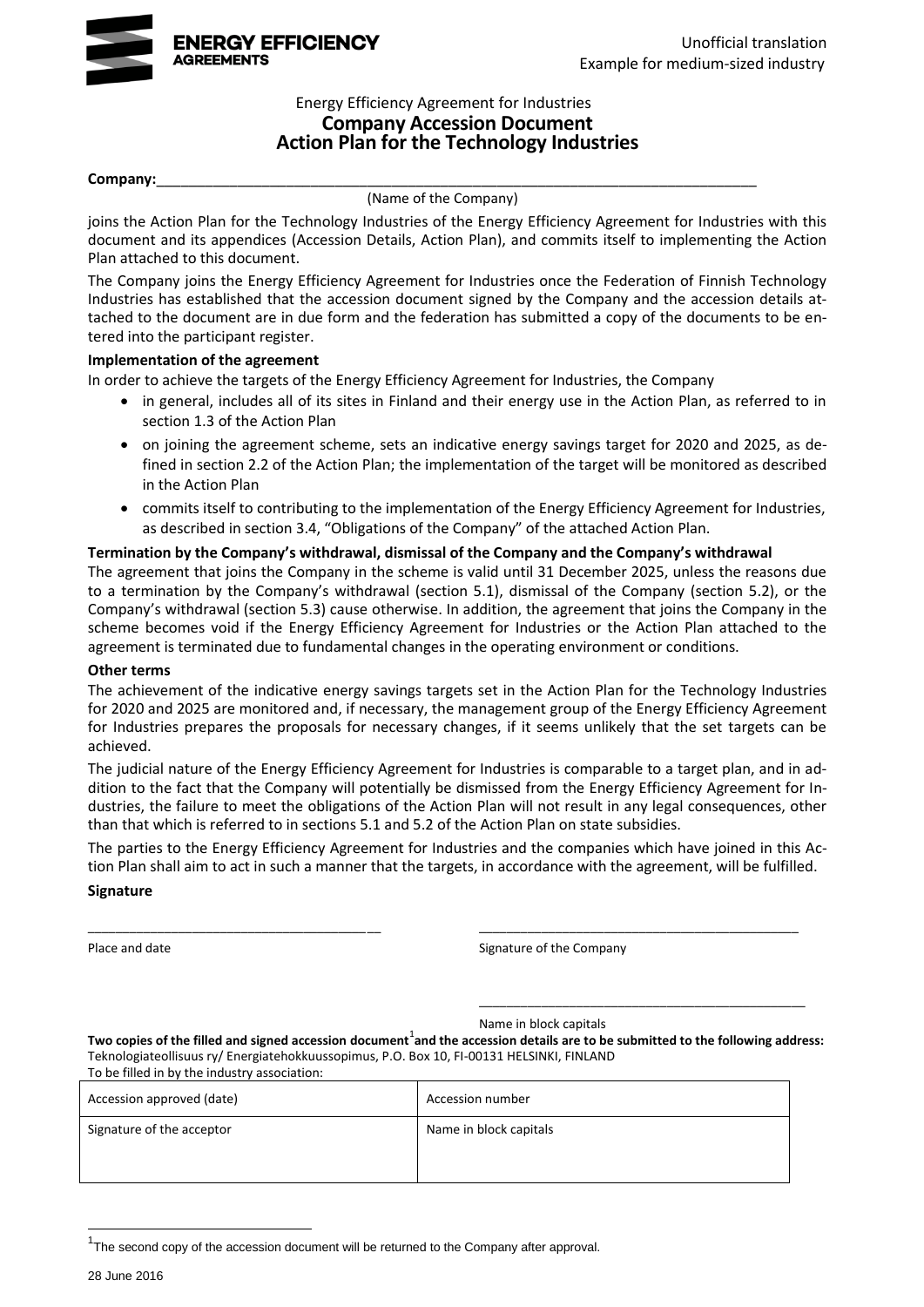

# Accession Details

### **1 Company**

<span id="page-1-1"></span>

| Company                    |                                                                                                                                 |
|----------------------------|---------------------------------------------------------------------------------------------------------------------------------|
| <b>Postal address</b>      |                                                                                                                                 |
| Postal code                |                                                                                                                                 |
| Town                       |                                                                                                                                 |
| Website                    |                                                                                                                                 |
| <b>Business ID</b>         |                                                                                                                                 |
| at the three-figure level: | The Company's principal activity according to the Standard Industrial Classification TOL2008 <sup>1</sup> of Statistics Finland |
| TOL2008 class              |                                                                                                                                 |

## **<sup>2</sup> Person in charge of the Energy Efficiency Agreement**<sup>2</sup>

<span id="page-1-0"></span>

| Name                        |  |
|-----------------------------|--|
| Job title                   |  |
| Site <sup>3</sup>           |  |
| Postal address <sup>3</sup> |  |
| Postal code <sup>3</sup>    |  |
| Town <sup>3</sup>           |  |
| Telephone                   |  |
| <b>Mobile</b>               |  |
| E-mail                      |  |

### **3 Company's sites**

In general, the Company includes all of its sites in Finland in the Energy Efficiency Agreement for Industries.

The total number of sites in this Action Plan is

The Company's sites, their persons in charge and the Company's principal activity (TOL 200[8](#page-1-1)<sup>1</sup>) are specified in the table at the end of this appendix. The annual reporting in accordance with the agreement is to be made by operation.

<sup>&</sup>lt;sup>1</sup> Standard Industrial Classification TOL2008 of Statistics Finland [http://www.stat.fi/meta/luokitukset/toimiala/001-](http://www.stat.fi/meta/luokitukset/toimiala/001-2008/index.html) [2008/index.html](http://www.stat.fi/meta/luokitukset/toimiala/001-2008/index.html)

<sup>2</sup> The person in charge of the agreement acts as a contact person in matters related to the implementation of this Action Plan, and also as the person in charge of the Company's sites, unless such persons are not specified separately.

 $3$  Please leave this field empty, if the site details of the Company's Person in charge of the Energy Efficiency Agreement are the same as the corresponding details of the Company above.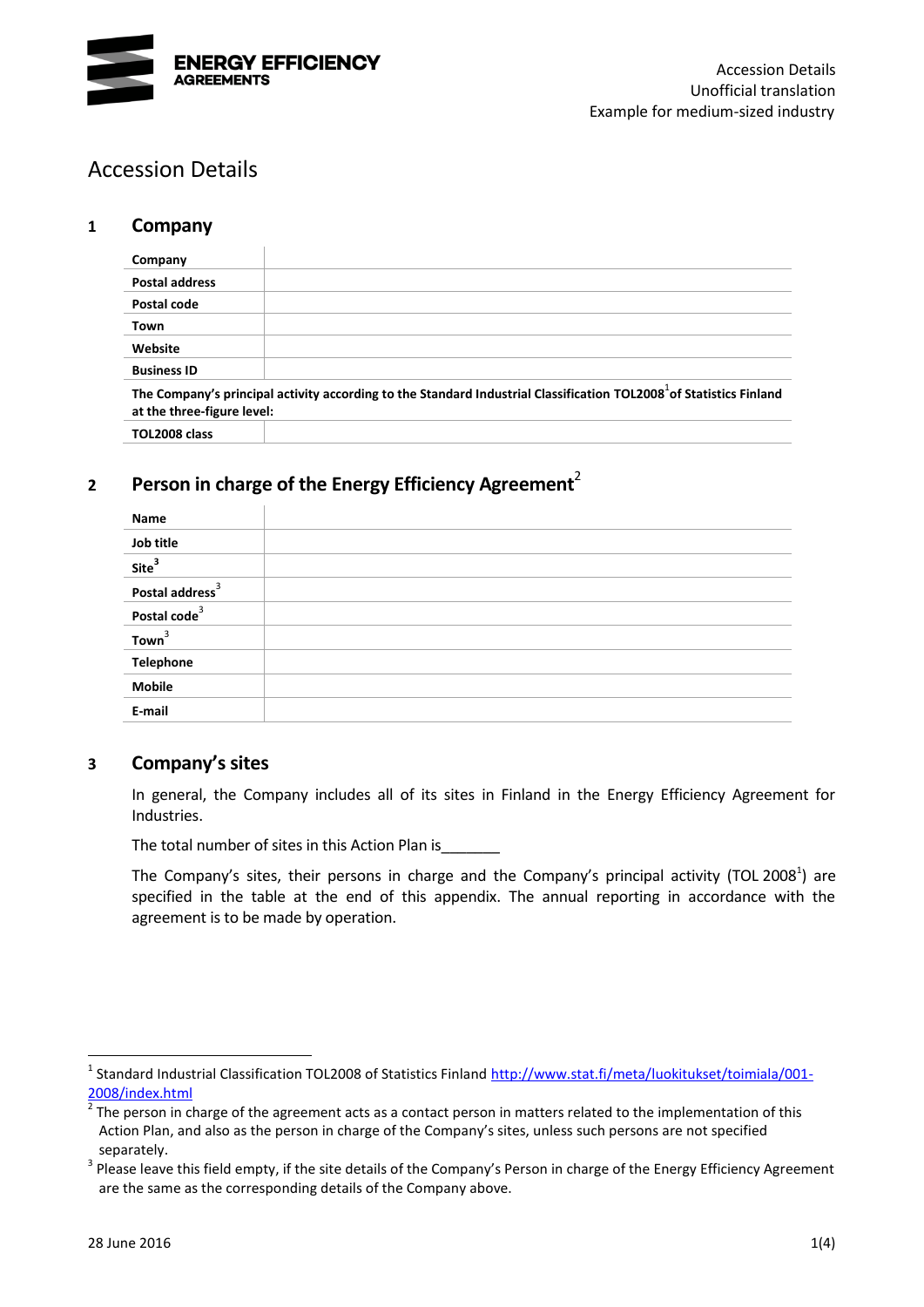

### 4 Energy use included in the agreement<sup>4</sup> in \_\_\_\_\_\_\_\_\_

In general, the Company includes all of its sites in Finland and their energy use in the agreement, as referred to in section 1.3 of the Action Plan.

<span id="page-2-2"></span><span id="page-2-1"></span><span id="page-2-0"></span>5

| Electricity        | MWh |
|--------------------|-----|
| Heat               | MWh |
| Fuels <sup>6</sup> | MWh |
| Total              | MWh |

### **5 Indicative energy savings targets for 2020 and 2025**

The Company sets an indicative quantitative energy savings target (MWh) for the period 2017–2025<sup>7</sup>.

If the Company has participated in the Energy Efficiency Agreement in 2008–2016 and wants to use the savings reported into the monitoring system of the Energy Efficiency Agreement scheme concerning the actions implemented during the period of 2014–2016, the Company can alternatively set an indicative energy savings target (MWh) for 2014–2025 $^8$ .

**The Company sets an indicative energy savings target (MWh) for the agreement period 2017–2025 below: The Company sets an indicative energy savings target (MWh) for the agreement period 2014–2025 below:**

The Company's indicative quantitative energy savings target (MWh) for 2020 and 2025, in accordance with the agreement<sup>[7,](#page-2-0) [8](#page-2-1)</sup>, is calculated in the table below from the Company's total energy use at the time of accession, presented is section 4.

#### **Energy savings targets set for the agreement period 2017–2025:**

| Intermediate target for 2020   | <b>MWh</b> | % | The target must be at least 4% $^{10}$   |
|--------------------------------|------------|---|------------------------------------------|
| <b>Overall target for 2025</b> | $MWh^{+1}$ |   | The target must be at least 7.5% $^{10}$ |

 $^4$  The total energy use (electricity, heat and fuels) of all sites is presented here.

<sup>&</sup>lt;sup>5</sup> The year of the energy data presented in the table. The data is the data that represents the Company's normal operation during the latest calendar year available at the time of accession.

 $^6$  For example, oil, natural gas, wood chips (Note! Heat generated by fuels is not included under "Heat"). Net heat contents published by Statistics Finland are used as the conversion factors for energy unit (publication from 2014: [http://pxweb2.stat.fi/sahkoiset\\_julkaisut/energia2014/html/suom0018.htm](http://pxweb2.stat.fi/sahkoiset_julkaisut/energia2014/html/suom0018.htm) ).

<sup>7</sup> The Company sets an indicative energy savings target of at least 7.5% for 2017–2025 and an intermediate target of 4% for 2020. The Company's energy use in the target years 2020 and 2025 is not required to be lower than the baseline included in the agreement.

 $^8$  The Company sets an indicative energy savings target of at least 10.5% for 2014–2025 and an intermediate target of 7% for 2020. The Company's energy use in the target years 2020 and 2025 is not required to be lower than the baseline included in the agreement.

 $^9$  For example, if the total energy use (section 4) is 1,000 MWh and the target is set for the agreement period 2017– 2025, the company's intermediate target for 2020 must be at least 4%, i.e. 40 MWh – correspondingly, for the period 2014–2025 at least 7%, i.e. 70 MWh.

<sup>&</sup>lt;sup>10</sup> Note! The intermediate target for 2020 must be at least 7% and, correspondingly, the overall target for 2025 must be at least 10.5% of the energy use presented in section 4, if the Company sets the target for the period 2014–2025.

 $11$  For example, if the total energy use (section 4) is 1,000 MWh and the target is set for the agreement period 2017– 2025, the company's overall target for 2025 must be at least 7.5%, i.e. 75 MWh – correspondingly, for the period 2014–2025 at least 10.5%, i.e. 105 MWh.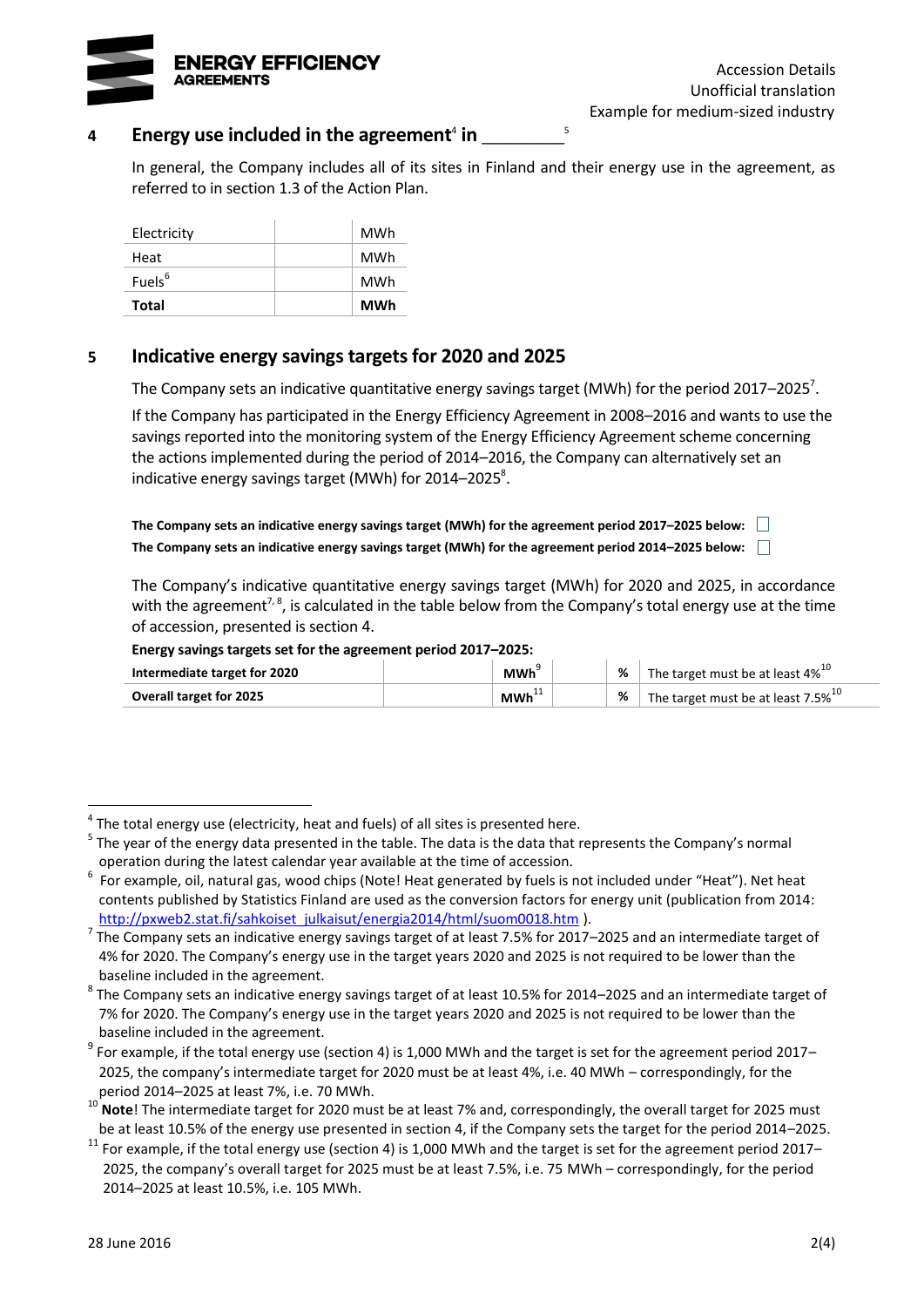

### **6 Annual reporting of the Energy Efficiency Agreements – energy data**

We request authorisation for Motiva Ltd to annually hand over to Statistics Finland the energy data (electricity, heat and fuels) gathered for the annual reporting of the Energy Efficiency Agreement for Industries 2017–2025, to be used for the purpose of statistics. The authorisation makes it possible to use the gathered energy data in the energy statistics on industry produced by Statistics Finland and to improve the coverage of statistics. In addition, the purpose is to reduce the duplicated burden of information reporting placed on the companies.

The principles governing the processing and confidentiality of the data of Statistics Finland can be found in the Finnish Statistics Act.

<http://www.finlex.fi/fi/laki/ajantasa/2004/20040280>

#### **Authorisation**

We authorise Motiva Ltd to annually hand over to Statistics Finland the energy data (electricity, heat and fuels) gathered for the annual reporting of the Energy Efficiency Agreement, to be used by Statistics Finland in the production of statistics. The authorisation will be valid until the end of 2026, unless Motiva Ltd<sup>12</sup> and the Energy Authority<sup>13</sup> are not separately notified in writing of the termination of the authorisation.

We do not authorise Motiva Ltd to hand over to Statistics Finland the energy data (electricity, heat and fuels) gathered for the annual reporting of the Energy Efficiency Agreement.

\_\_\_\_\_\_\_\_\_\_\_\_\_\_\_\_\_\_\_\_\_\_\_\_\_\_\_\_\_\_\_ \_\_\_\_\_\_\_\_\_\_\_\_\_\_\_\_\_\_\_\_\_\_\_\_\_\_\_\_\_\_\_\_\_

\_\_\_\_\_\_\_\_\_\_\_\_\_\_\_\_\_\_\_\_\_\_\_\_\_\_\_\_\_\_\_ \_\_\_\_\_\_\_\_\_\_\_\_\_\_\_\_\_\_\_\_\_\_\_\_\_\_\_\_\_\_\_\_\_

 $\Box$  We do not give authorisation

**Signature**

Place and date Company

Signature **Name in block capitals** Signature **Name in block capitals** 

12 seuranta-apu@motiva.fi

<sup>13</sup>[kirjaamo@energiavirasto.fi](mailto:kirjaamo@energiavirasto.fi)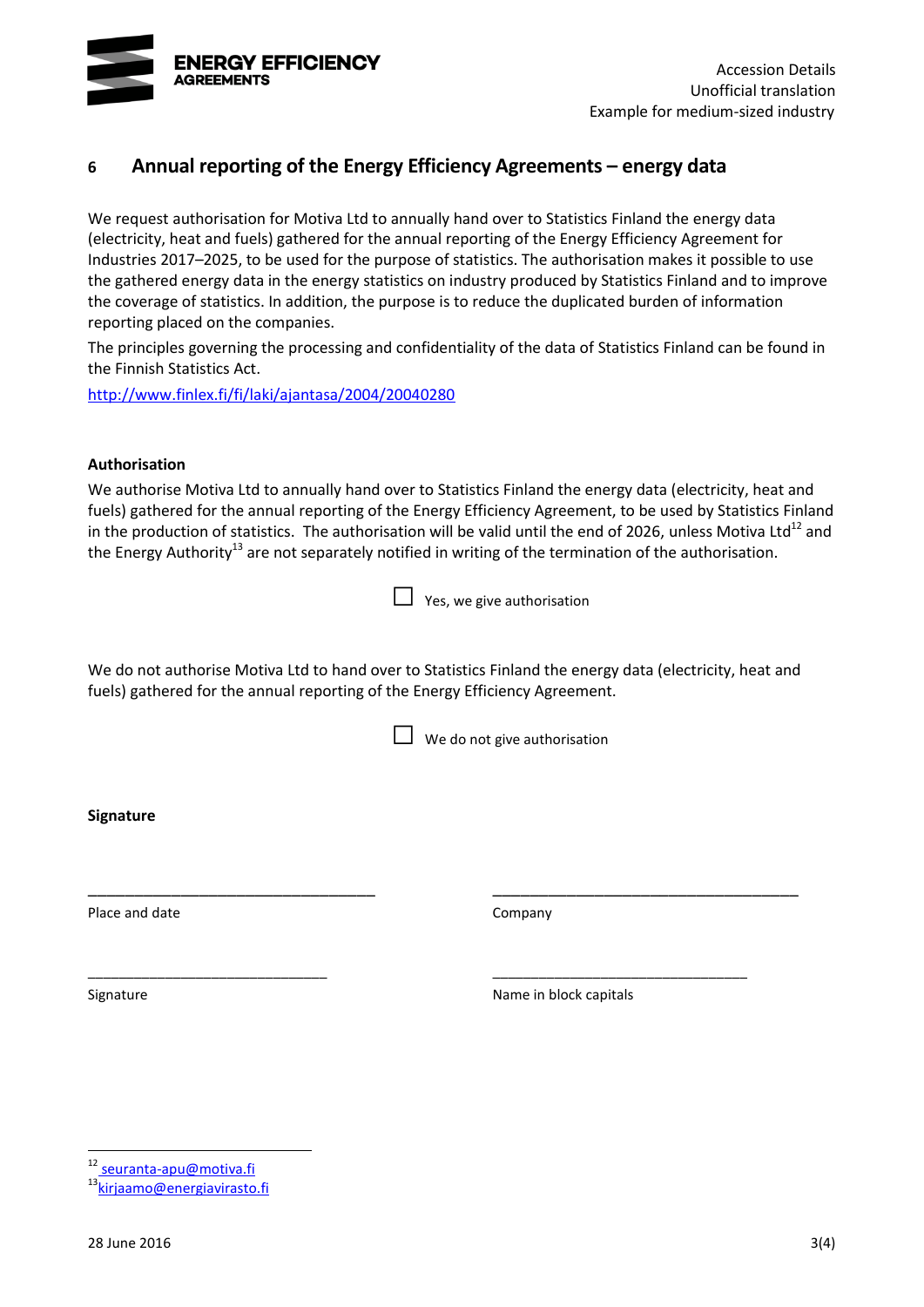

|                         | Name of the site                                                    | -----<br>TOL2008, 3 figures $^{14}$ |
|-------------------------|---------------------------------------------------------------------|-------------------------------------|
|                         | Name and e-mail address of the person in charge of the site $^{15}$ |                                     |
|                         |                                                                     |                                     |
| $\mathbf 1$             |                                                                     |                                     |
|                         |                                                                     |                                     |
| $\mathbf 2$             |                                                                     |                                     |
| $\mathbf 3$             |                                                                     |                                     |
|                         |                                                                     |                                     |
| $\pmb{4}$               |                                                                     |                                     |
|                         |                                                                     |                                     |
| ${\bf 5}$               |                                                                     |                                     |
|                         |                                                                     |                                     |
| $\bf 6$                 |                                                                     |                                     |
|                         |                                                                     |                                     |
| $\overline{\mathbf{z}}$ |                                                                     |                                     |
|                         |                                                                     |                                     |
| $\pmb{8}$               |                                                                     |                                     |
|                         |                                                                     |                                     |
| $\boldsymbol{9}$        |                                                                     |                                     |
|                         |                                                                     |                                     |
| ${\bf 10}$              |                                                                     |                                     |
|                         |                                                                     |                                     |
| ${\bf 11}$              |                                                                     |                                     |
|                         |                                                                     |                                     |
| $12$                    |                                                                     |                                     |
|                         |                                                                     |                                     |
|                         |                                                                     |                                     |
| $\boldsymbol{13}$       |                                                                     |                                     |
|                         |                                                                     |                                     |

If the number of sites exceeds 14, this page can be copied, as necessary.

 14 Principal activity according to the Standard Industrial Classification TOL2008 of Statistics Finland <http://www.stat.fi/meta/luokitukset/toimiala/001-2008/index.html>

<sup>15</sup> If a site-specific person in charge is not appointed, the person in charge of the agreement, specified in section 2, also acts as the person in charge of the site in question.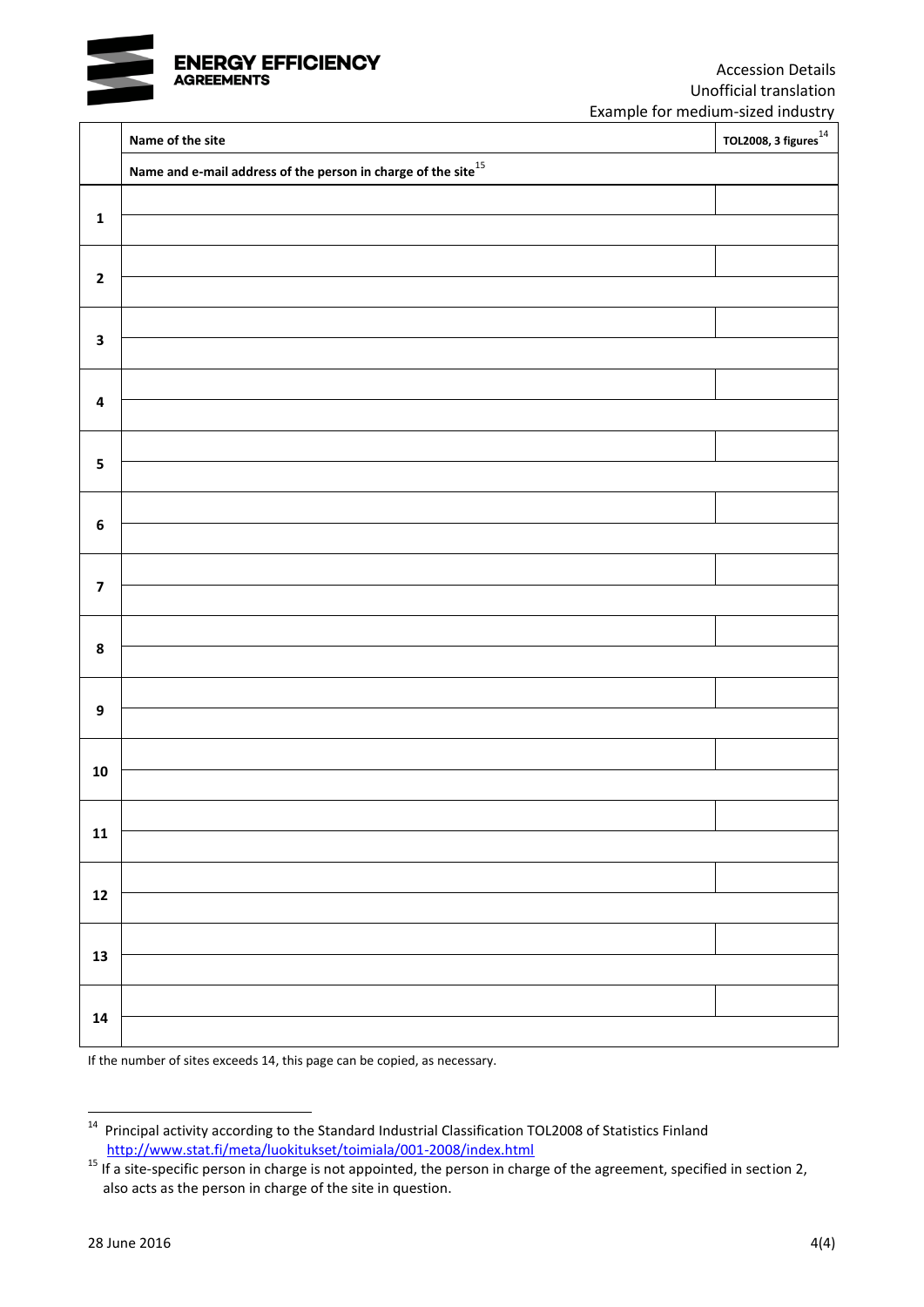

# Energy Efficiency Agreement for Industries **Action Plan for the Technology Industries**

With this Action Plan, the Federation of Finnish Technology Industries (hereinafter the Industry Association) shall implement the Energy Efficiency Agreement for Industries, which is an agreement on the promotion of energy efficiency in 2017–2025 between the Ministry of Employment and the Economy (hereinafter the Ministry), the Energy Authority, the Confederation of Finnish Industries EK (hereinafter the Confederation) and the industry associations.

The joint management group of the Ministry, the Energy Authority, the Confederation and the industry associations will monitor and steer the implementation of the Energy Efficiency Agreement for Industries and, when necessary, makes proposals on its development. The starting points and grounds for the agreement, and the tasks of the management group, are described in the Energy Efficiency Agreement for Industries signed by the above parties to the agreement.

This Action Plan presents the targets and obligations to which the company joining the Energy Efficiency Agreement for Industries (hereinafter the Company) is committed itself to, and the procedures for termination of the agreement, for dismissal of the Company, and for the Company's withdrawal, and any potential consequences. In addition, this Action Plan presents the actions by the Ministry, the Energy Authority and the Industry Association in accordance with the agreement, and the relationship to the implementation of the Energy Efficiency Act in a large company.

### **1 Agreement period and joining the agreement scheme**

### **1.1 Agreement period and agreement terms**

The agreement period 2017–2025 of the Energy Efficiency Agreement for Industries is divided into two terms: term 2017–2020 (4 years) and term 2021–2025 (5 years), the total agreement period being 9 years.

### **1.2 Target group**

<span id="page-5-0"></span>In general, the Action Plan for the Technology Industries of the Energy Efficiency Agreement for Industries are joined by the companies in the technology industry sector with no sites exceeding an annual energy use<sup>1</sup> of 100 GWh. $^2$ 

### **1.3 Joining the agreement**

Joining the Energy Efficiency Agreement for Industries means that a company joins one or more Action Plans of the Energy Efficiency Agreement for Industries with a separate accession document.

In general, the Company includes all of its sites in Finland and their energy use in the Energy Efficiency Agreement for Industries.

To join the Action Plan for the Technology Industries, the Company must submit an appropriately filled and signed accession document and the accession details attached to the document to the Industry Association. The Company joins the Energy Efficiency Agreement for Industries once the Industry Association has estab-

<sup>&</sup>lt;sup>1</sup> Electricity, heat and fuels

 $2$  In general, a company with one or more sites with an annual energy consumption of over 100 GWh, includes all of its sites in the Action Plan for the Energy-Intensive Industry, regardless of the energy consumption in a single site. However, such a company can include some of its sites in the Action Plan for the Medium-Sized Industry in its own branch, if necessary.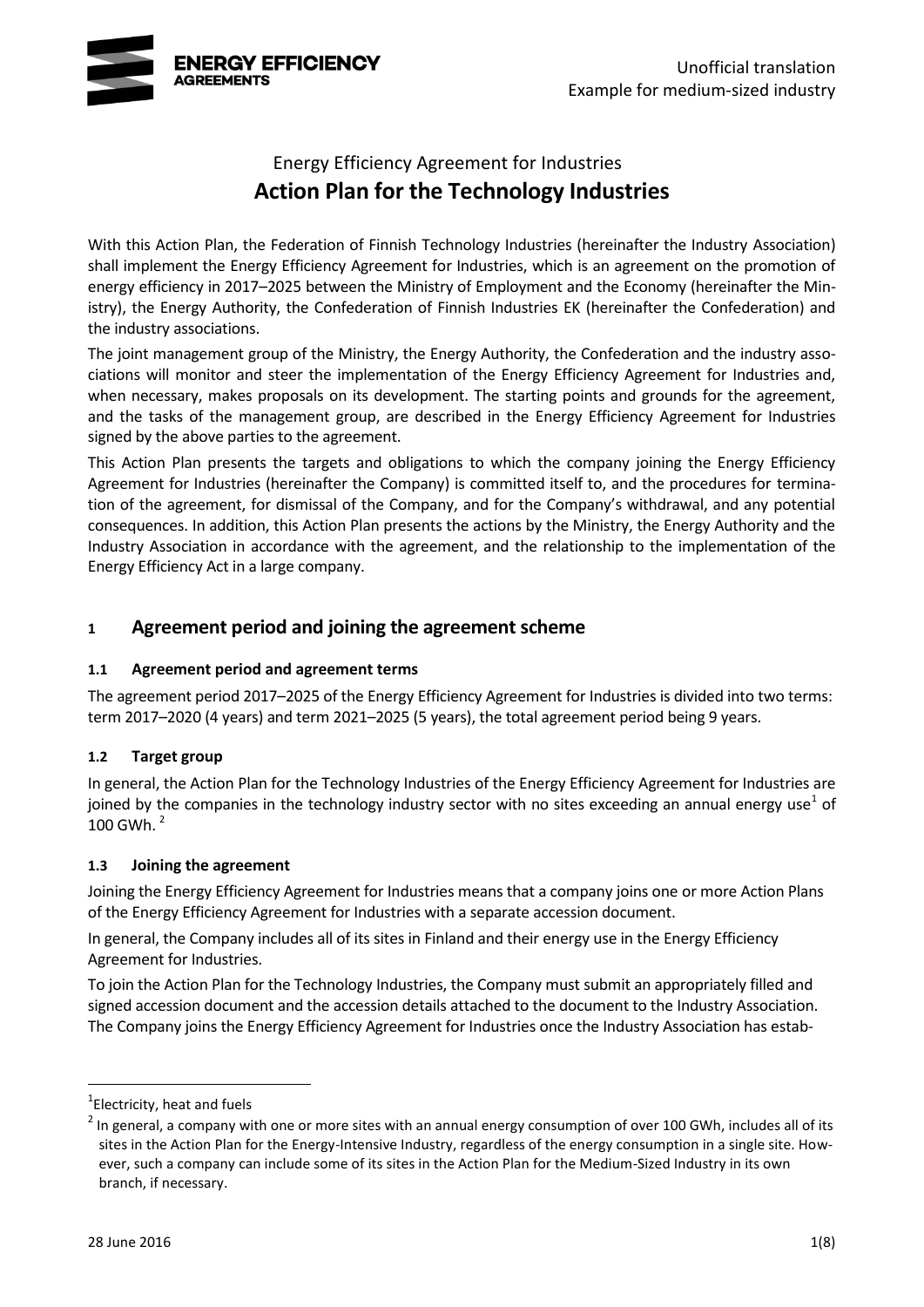

lished that the signed accession document and the accession details are in due form and the association has submitted a copy of the documents to Motiva Ltd to be entered into the participant register.

The procedures for a company to terminate its membership or for dismissing a company from the scheme and any potential consequences are described in section 5.

### **2 Targets of the Action Plan**

#### **2.1 Target of the Industry Association**

The target of the Industry Association is to have such a number of companies committing themselves to the implementation of this Action Plan that it will cover 60% of the energy use within the scope of the Action Plan by the end of 2018.

The indicative energy savings target (GWh) of the Action Plan for 2017−2025 is set to 7.5% and the intermedi-ate target is set to 4% for 2020, calculated from the energy use of the Action Plan's target group<sup>[1](#page-5-0)</sup>.

#### **2.2 Target of the Company**

#### **Setting the target**

As a general rule, achieving the target of the Action Plan requires that each company joining the Energy Efficiency Agreement for Industries sets an indicative energy savings target of at least 7.5% for 2017–2025 and an intermediate target of 4% for 2020 when they join the Energy Efficiency Agreement (2017–2025).

A company that has participated in the previous agreement period and wants to use the savings reported to the monitoring system of the Energy Efficiency Agreement scheme concerning the actions implemented during the period of 2014–2016, must set an indicative energy savings target of at least 10.5% for 2014–2025 and an intermediate target of 7% for 2020.

In general, the Company includes all of its energy use<sup>[1](#page-5-0)</sup> in the Energy Efficiency Agreement for Industries, as referred to in section 1.3. On joining the Action Plan, the Company presents an indicative energy savings target in its accession document as the amount of energy (MWh) in 2020 and 2025. These targets are calculated from the amount of energy that is included in the appropriate Action Plan and that represents normal operation during the latest calendar year available at the time of accession.

If the relative (%) improvement target set by the Company changes fundamentally from the original due to significant structural or ownership changes that have taken place during the validity of the agreement, the Company may adjust the savings target (MWh) for 2020 and 2025 to correspond with the new situation by notifying of the change and its reasons in connection with annual reporting into the monitoring system of the Energy Efficiency Agreement scheme.

#### **Monitoring the achievement of the energy savings target set by the Company**

An action can be accepted for monitoring the achievement of an indicative energy savings target, if the action is implemented during the period for setting the savings target (2017–2025 or 2014–2025, as described above) used by the Company and specified in the accession document, if it is reported to the monitoring system of the Energy Efficiency Agreement scheme, if the energy conservation impact of the action is still valid during the year in question, and if the action concerns the energy use included in the Company's target calculation.

In this Action Plan, energy conservation means the reduction of the targeted energy consumption from the current level achieved by active measures, compared to the amount of energy that would be consumed without active measures. Correspondingly, the reduction of future energy consumption achieved by active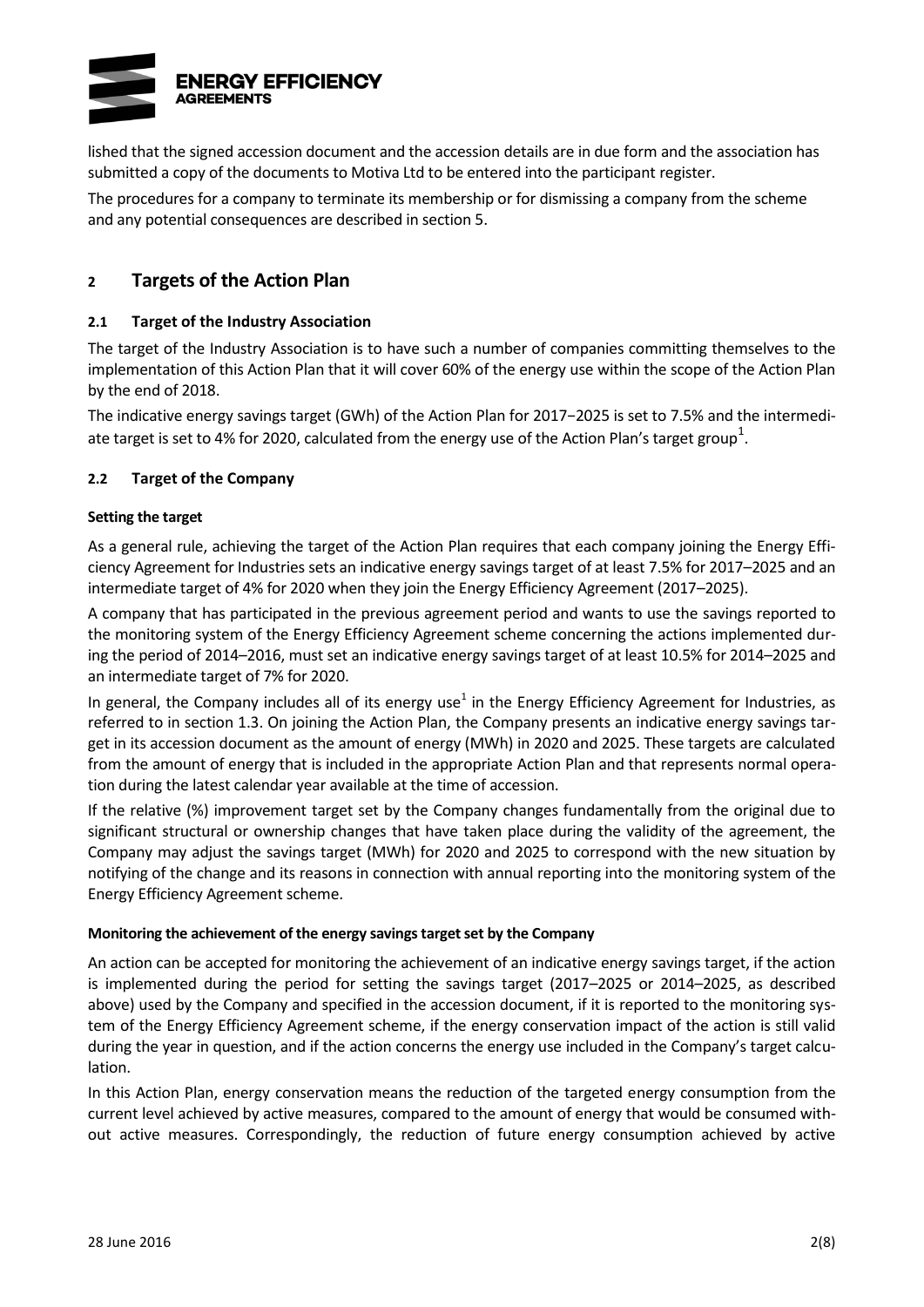

measures can be counted as energy conservation.<sup>3</sup> The amount of saved energy (kWh/a) is determined by measuring and/or by a calculation, in which case the consumption subject to the energy efficiency improvement measure is estimated before and after the implementation of the measure, whilst ensuring normalisation for external conditions that affect energy consumption.

The Company's energy use<sup>[1](#page-5-0)</sup> included in the agreement in the target years 2020 and 2025 is not required to be lower than the baseline included in the agreement.

### **3 Implementation of the Action Plan**

#### **3.1 Obligations of the Industry association**

In order to achieve the target of the Action Plan, the Industry Association shall

- set up a steering group or appoint another body, in which the implementation of the Action Plan is monitored and discussed at least once a year
- encourage and advise companies to join the Energy Efficiency Agreement for Industries, take part in the introduction of the agreement, and support its execution
- verify that the accession document signed by the Company is in due form, accept the Company as a participant of the Energy Efficiency Agreement for Industries by signing the approved accession document of the Company, and submit a signed copy of the document to Motiva Ltd to be entered into the participant register
- together with the Energy Authority and before signing the accession document, review the specifically justified reasons presented by the Company, if the Company presents a lower target than what is generally described in section 2.2 of the Action Plan
- participate, in co-operation with other parties to the Energy Efficiency Agreement for Industries, in the promotion of energy audit and analysis activities and the communication of the results and benefits of the energy management systems by providing information on, for example, concrete good examples, especially from the SME sector
- advise the companies which have joined to the Action Plan in reporting, and participate in the preparation of annual reporting and in the drawing up of the annual report related to the Action Plan<sup>4</sup>
- participate in the implementation of the development and pilot projects in its own branch related to the execution of the agreement together with other parties to the agreement
- participate in the development of the Energy Efficiency Agreement scheme together with the Ministry, Confederation, companies in its own branch joining the Energy Efficiency Agreement for Industries, the Energy Authority, and any other bodies participating in the implementation of the agreement scheme
- dismiss the Company, if the management group of the Energy Efficiency Agreement for Industries has so decided.

 $3$  For example: (i) building new energy-efficient capacity (new investment), in so far as it replaces existing outgoing capacity, (ii) building entirely new capacity, in so far as its level of energy-efficiency is better than normal, (iii) the procurement of a piece of equipment (for example, motors) that is higher than ecodesign level, and (iv) the utilisation of surplus energy in one's own use or on the factory site, in so far as it replaces the need for purchased energy.

 $<sup>4</sup>$  The report is summarised from the data reported annually by the companies.</sup>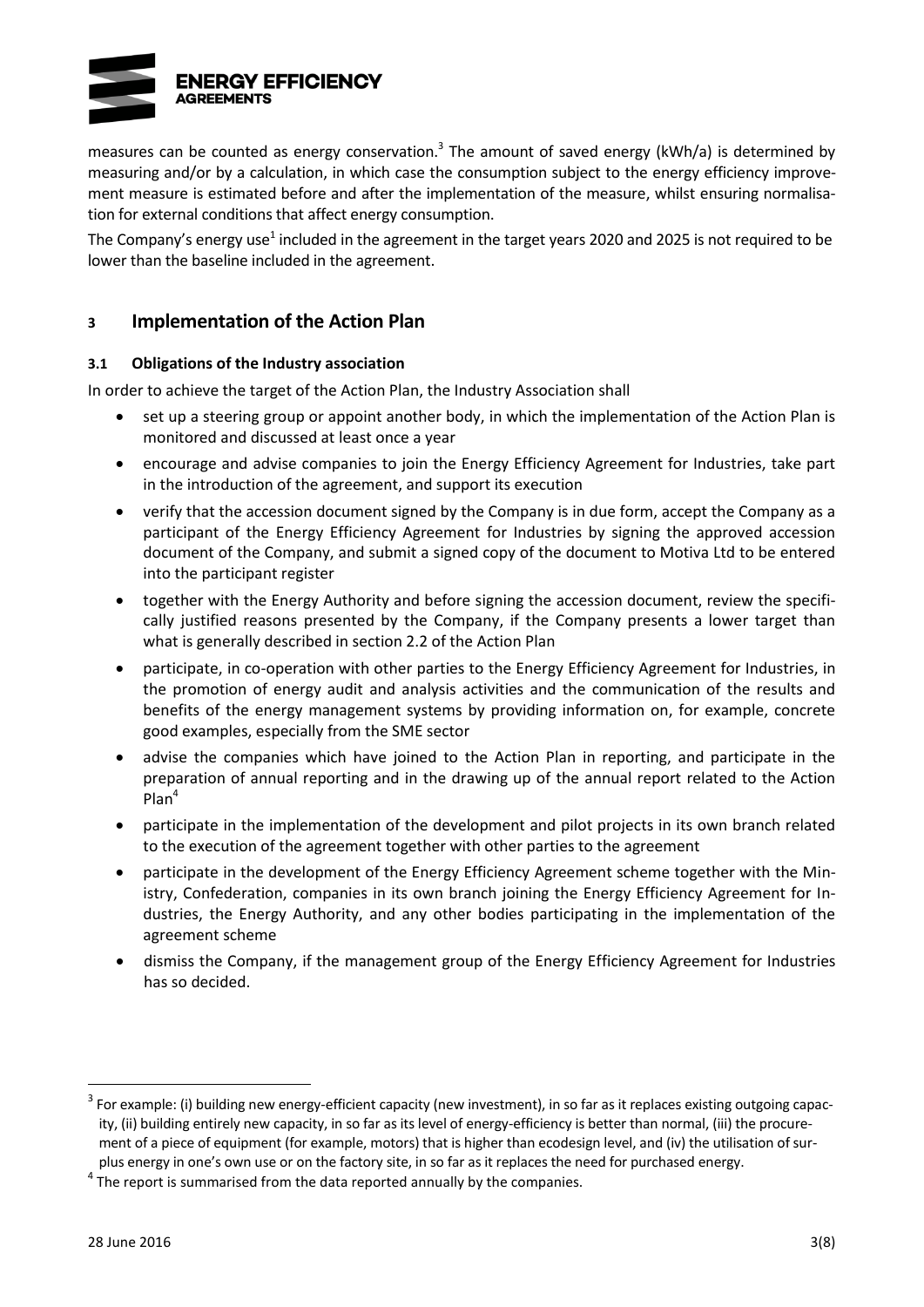

#### **3.2 Obligations of the Ministry**

In order to achieve the targets and taking into account the annual available appropriations, the Ministry shall

- support the energy audits and analyses on energy conservation by the companies, in accordance with the conditions for granting energy subsidy<sup>5</sup>. When determining the amount of subsidy, take into account as a positive factor the Company´s commitment to long-term energy conservation and improvement of energy efficiency
- support investments related to energy conservation established in the energy audits and analyses of the Company or in similar studies, meeting the general terms and conditions of energy subsidy. Projects promoting the introduction of new technologies and procedures take priority. When determining the amount of subsidy, take into account as a positive factor the Company´s commitment to long-term energy conservation and improvement of energy efficiency
- participate in the development of the Energy Efficiency Agreement scheme together with the Energy Authority, Confederation, industry associations, and any other bodies participating in the implementation of the agreement scheme, in so far as the tasks are not assigned by the Ministry to the Energy Authority.

#### **3.3 Obligations of the Energy Authority**

In order to achieve the targets and taking into account the annual available appropriations, the Energy Authority, under the guidance of the Ministry, shall

- participate in the implementation of the Energy Efficiency Agreement scheme with adequate resources
- participate in the development of the Energy Efficiency Agreement scheme together with the Ministry, Confederation, industry associations, and any other bodies participating in the implementation of the agreement scheme, in so far as the tasks are assigned by the Ministry to the Energy Authority
- monitor the implementation of the targets of the Energy Efficiency Agreement for Industries
- participate in the implementation of the development and pilot projects related to the execution of the agreement together with other parties to the agreement
- monitor the fulfilment of the agreement obligations of the companies, send the company a notification on the failure to meet the agreement obligations, and prepare a proposal to the management group for further actions, due to the company's failure to meet the agreement obligations, if necessary
- allocate resources for Motiva Ltd, so that Motiva can maintain the participant register, produce information required for monitoring the implementation of the targets and realisation of the impacts of the agreement, monitor the implementation of the Action Plans, support the communication of the agreement scheme and maintain the website, participate in the development of the Energy Efficiency Agreement scheme, maintain and develop the monitoring system of the agreement scheme, participate in the compiling of annual reports of the Action Plans, support the execution of the companies' agreement by, for example, producing communication and training material on good practices, and participate in the implementation of development and pilot projects.

<sup>&</sup>lt;sup>5</sup> The mandatory energy audits for large companies, as referred to in section 6 of the Energy Efficiency Act (1429/2014), will not be subsidised.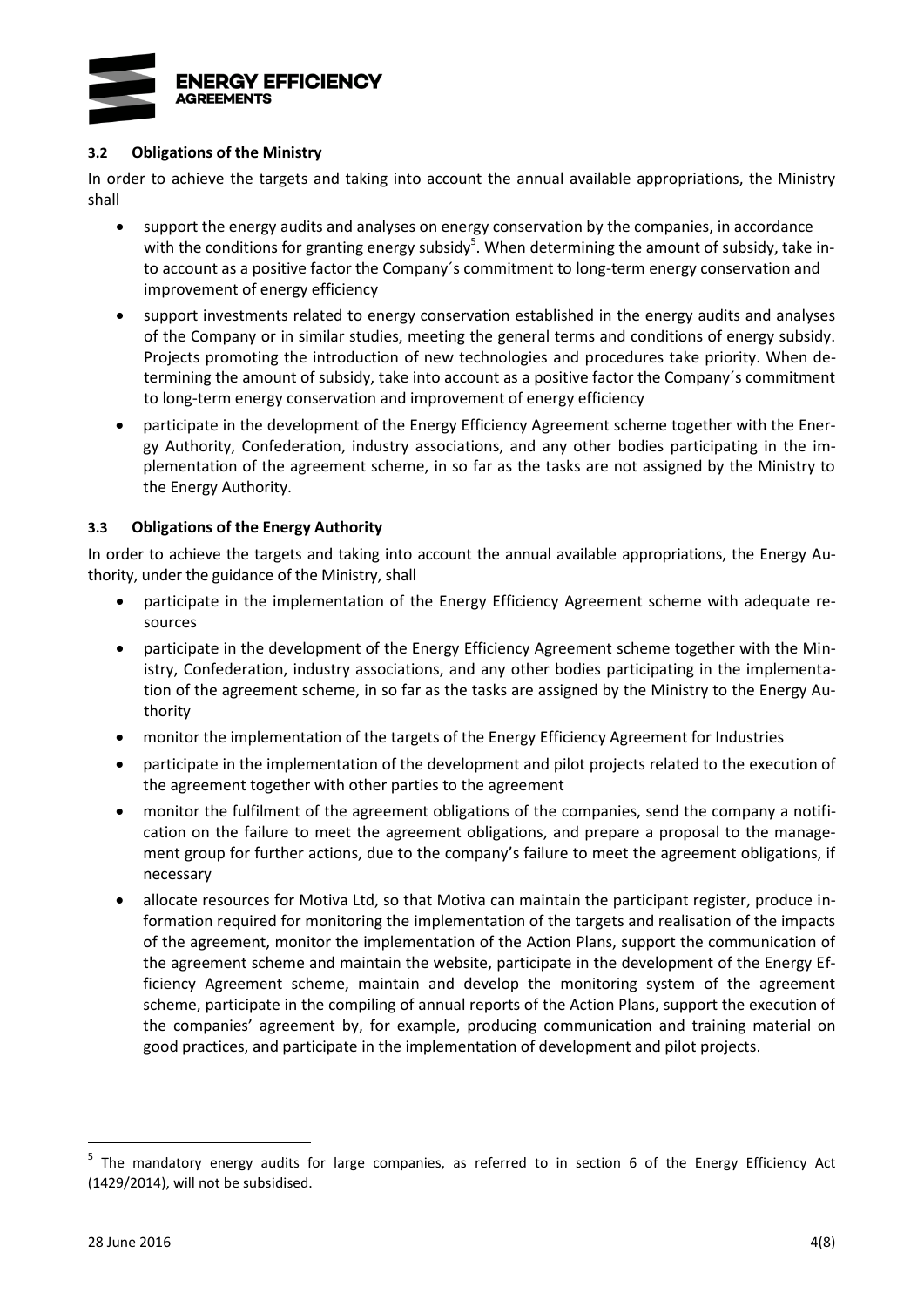

#### **3.4 Obligations of the Company**

The functional target of the Energy Efficiency Agreement for Industries is to include the continuous improvement of energy efficiency as part of the management systems used or to be introduced by the Company. Continuous improvement of energy efficiency requires the managements' commitment, setting of long-term goals and targets, and systematic implementation and monitoring of these goals and targets.

The Company commits itself to the continuous improvement of energy efficiency and in other actions of this Action Plan presented in section 3.4, whenever it is technically and economically justifiable, taking health, safety and environmental aspects into consideration.

#### **Organisation and planning of operations**

On joining the agreement, the Company appoints in its accession document a company-specific person in charge of the agreement and, if the Company so wishes, the site-specific persons in charge. The companyspecific person in charge of the agreement acts as a contact person in matters related to the implementation of this Action Plan, and also as the site-specific person in charge, unless such persons are not specified separately.

The Company draws up an energy efficiency improvement plan for each site, according to the schedule below. The plan must include, with the proper assignment of schedules and responsibilities, the actions required for implementing the targets of the Company specified in section 2.2 and for fulfilling any other obligations set for the Company in this Action Plan.

A company that has not participated in the Energy Efficiency Agreement scheme for industries in the agreement period 2008−2016:

- Within one year of joining this Action Plan
	- o specifies the responsibilities of energy efficiency activities and
	- $\circ$  identifies its energy use by establishing its energy consumption in each site by energy type (electricity, heat, fuels).
- Within two years of joining this Action Plan
	- $\circ$  establishes the possibilities of improving the efficiency of energy use. This can be carried out with, for example, energy audits or other similar studies
	- o sets the targets for improving the efficiency of energy use for each site
	- o draws up a schedule for the implementation of cost-effective energy efficiency improvement measures.
- Reviews the improvement plan annually and, when necessary, updates the plan.

A company that has participated in the Energy Efficiency Agreement scheme for industries in 2008−2016 and has drawn up the improvement plan as specified above:

<span id="page-9-1"></span><span id="page-9-0"></span>Reviews the improvement plan annually and, when necessary, updates the plan.

#### **Annual reporting**

The Company reports by the end of February each year<sup>6</sup>on the previous year's energy use<sup>1,7</sup>, on the related efficiency measures, and on the realisation of any other activities related to the Action Plan by site into the monitoring system of the Energy Efficiency Agreement.

 $^6$  On joining the Energy Efficiency Agreement for Industries, the Company commits itself to reporting the corresponding data for 2025 in 2026. If the Company withdraws from the agreement on 31 December 2020, it commits itself to reporting the data for 2020 in 2021.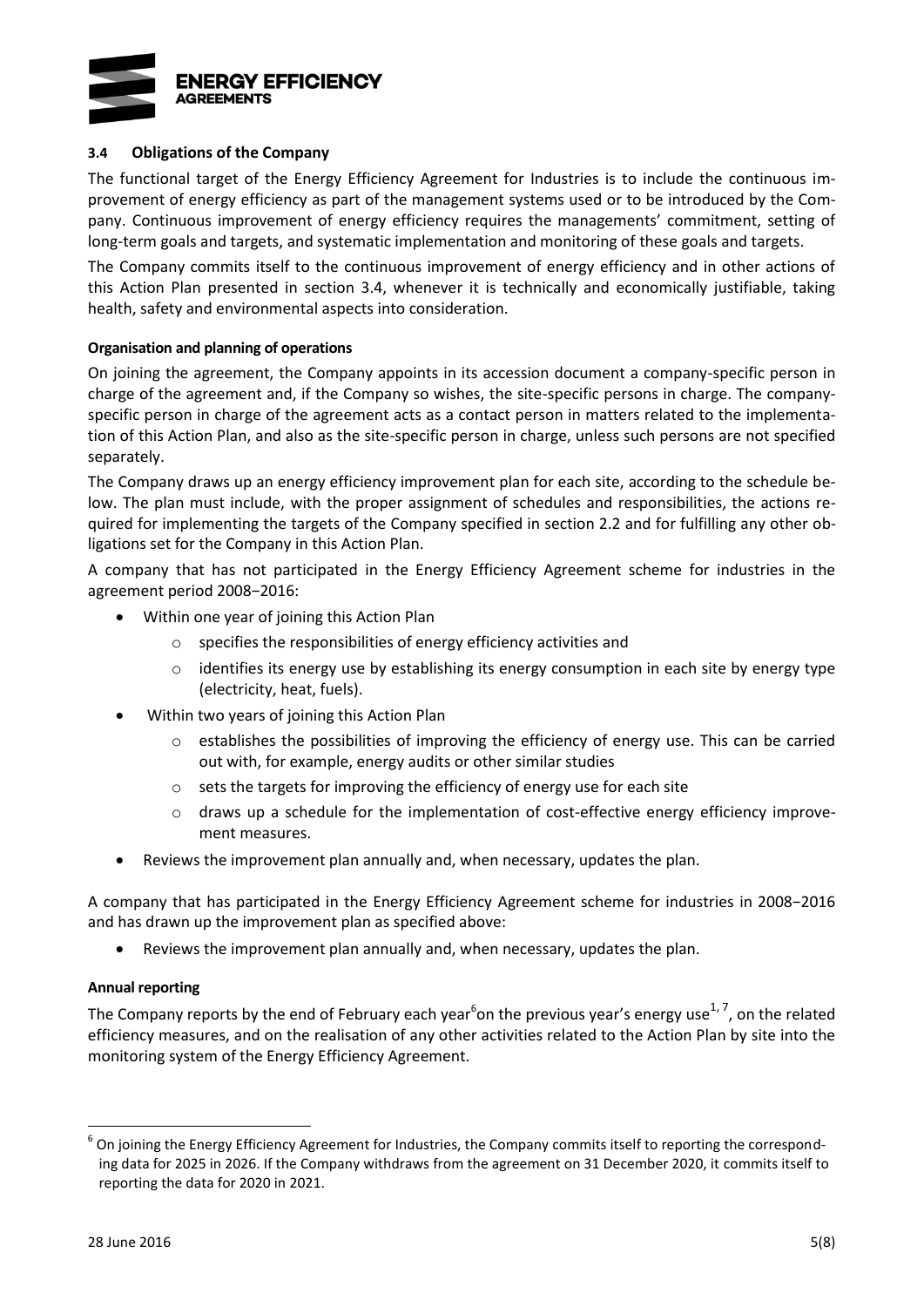

The information to be reported include the Company´s energy use data for the previous year and the efficiency improvement measures related to energy use observed in energy audits and analyses or otherwise in the Company, as well as their energy conservation impacts, investment costs and the year of implementation. In addition, the Company reports to the monitoring system on the progress of other actions related to the implementation of this Action Plan to the extent required by the monitoring system.

#### **Training and internal communication**

The Company organises training for its personnel, so that its personnel has the necessary information and skills related to its own tasks and operations and the preparedness for the efficient use of energy.

The Company keeps the personnel informed of the set targets and measures for the implementation of the continuous improvement of energy efficiency and of the achieved results.

#### **Energy efficiency in planning and procurement**

The Company includes the energy efficiency instructions as part of the Company's procurement procedure, so that, in addition to procurement costs, lifetime costs and service life are also taken into account in purchasing, planning and investment.

#### **New energy-efficient technology and procedures**

The Company aims to introduce new energy-efficient technology whenever it is technically and economically justifiable, taking health, safety and environmental aspects into consideration.

#### **Energy efficiency in logistics**

The Company aims to improve the energy efficiency of transport and storage related to its operations, in cooperation with service providers.

#### **Use of renewable energy sources**

The Company aims to increase the use of renewable energy sources whenever it is technically and economically justifiable, taking health, safety and environmental aspects into consideration.

#### **3.5 Implementation of agreement obligations with an energy management system**

If a company which has joined the Energy Efficiency Agreement for Industries so wishes, it can, instead of the obligations described in section 3.4, commit itself to the continuous improvement of energy efficiency by introducing an Energy Efficiency System EES<sup>8</sup> within 12 months of joining the Energy Efficiency Agreement. A management review is carried out to ensure that the selected energy efficiency or energy management system is appropriately implemented. In such a case, the company commits itself to using the system<sup>9</sup> throughout the agreement period.

In its accession document, the Company appoints a company-specific person in charge of the agreement and the site-specific persons in charge. The company-specific person in charge of the agreement acts as a contact person in matters related to the implementation of this Action Plan, and also as the site-specific person in charge, unless such persons are not specified separately.

 $^7$  If the Company provides the operator of the monitoring system of the Energy Efficiency Agreement scheme (Motiva Ltd) with the necessary authorisation when joining the scheme, the reported energy use data can be transferred from the monitoring system to Statistics Finland as confidential data for the purpose of energy statistics.

<sup>&</sup>lt;sup>8</sup> Instead of the Energy Efficiency System [EES,](http://www.energiatehokkuussopimukset.fi/fi/tietoa_sopimuksista/sopimustoiminnan_kulmakivet/jatkuva_parantaminen/energiatehokkuusjarjestelma/) the company can alternatively introduce an Energy Efficiency System **[EES](http://motiva.fi/toimialueet/energiakatselmustoiminta/pakollinen_suuren_yrityksen_energiakatselmus/energiatehokkuusjarjestelma_etj)<sup>+</sup>** or an ISO 50001 energy management system.

 $^9$  EES, EES $^+$  or ISO 50001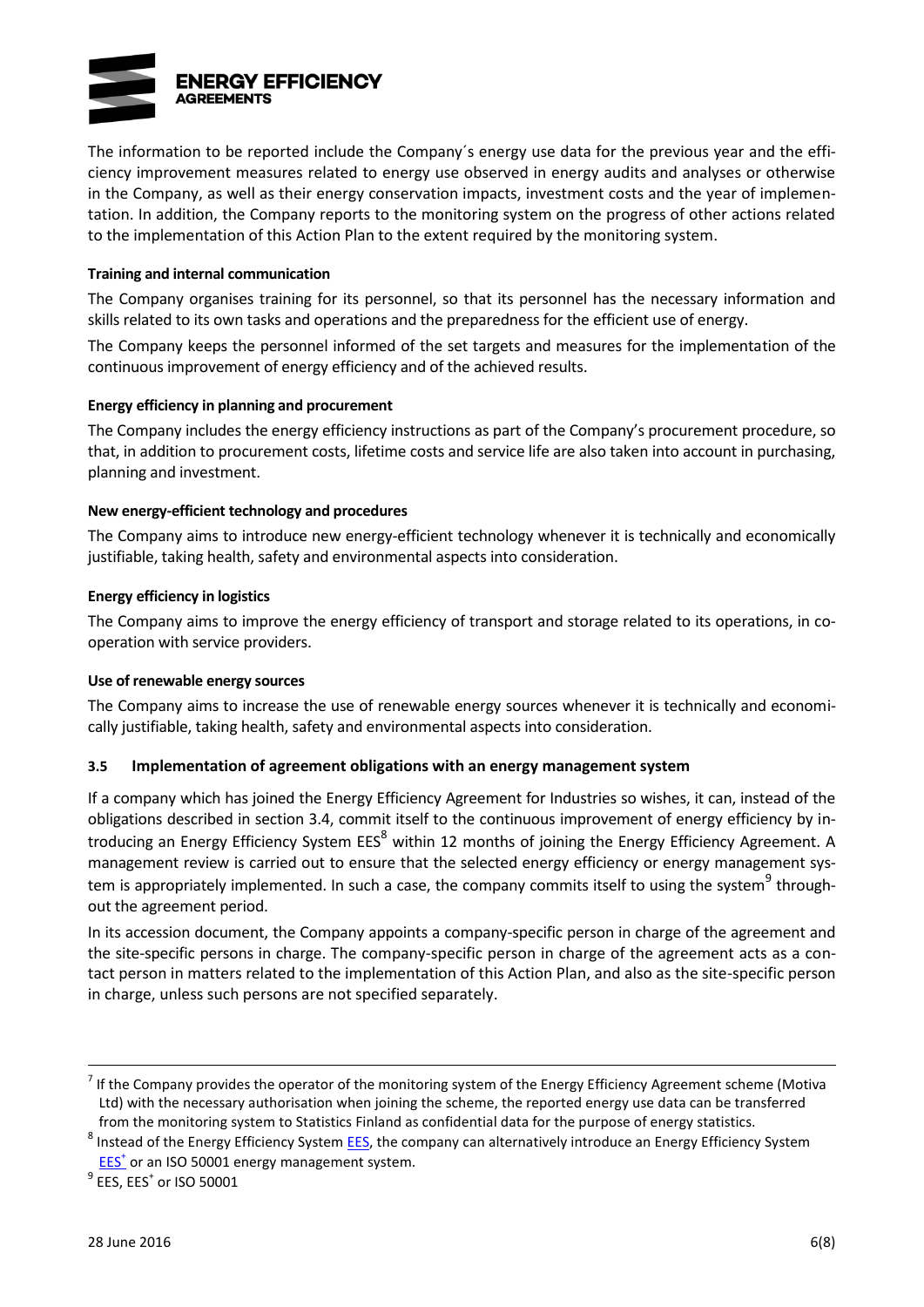

The Company commits itself to [r](#page-9-0)eporting by the end of February each year<sup>6</sup> on the previous year's energy use<sup>7</sup>[,](#page-9-1) on the related efficiency measures, and on the realisation of any other activities related to the Action Plan by site into the monitoring system of the Energy Efficiency Agreement.

In addition, the Company aims to introduce new energy-efficient technology whenever it is technically and economically justifiable, taking health, safety and environmental aspects into consideration. The Company also aims to improve the energy efficiency of transport by improving logistics and energy use in co-operation with companies providing these services. In addition, the Company aims to increase the use of renewable energy sources whenever it is technically and economically justifiable, taking health, safety and environmental aspects into consideration.

### **4 Steering group**

The Industry Association appoints a steering group<sup>10</sup>to guide and monitor the implementation of the Action Plan for the Technology Industries of the Energy Efficiency Agreement for Industries. Representatives of bodies and companies in the branch, who are important with respect to the implementation of this Action Plan, will be invited to the steering group.

The steering group monitors the progress of the implementation of the Action Plan in relation to the set targets and the implementation of other obligations related to the agreement scheme, and performs actions and makes development proposals related to the agreement scheme and its communication.

## **5 Termination of the agreement, dismissal from the agreement, potential consequences and withdrawal from the agreement**

### **5.1 Termination by the Company's withdrawal from the agreement and potential consequences**

<span id="page-11-0"></span>The Company may withdraw from the Energy Efficiency Agreement for Industries by notifying the Energy Authority $11$  and the Industry Association thereof in writing. In its notice of withdrawal, the Company commits itself to reporting any energy subsidies received during the agreement period on the basis of the Energy Efficiency Agreement.

The energy subsidies granted on the basis of this agreement and received by the Company withdrawing from the agreement may be collected, according to the conditions on the recovery recorded in the subsidy decision in question. The authority that has granted the subsidy will decide on the collection separately for each case.

### **5.2 Dismissal of the Company from the agreement and potential consequences**

A company may be dismissed from the Energy Efficiency Agreement for Industries, if the Company does not fulfil the obligations it has undertaken on joining the agreement. The grounds for dismissal may be repeated failures to implement the Company's obligations in accordance with the agreement or to report the required information into the monitoring system of the Energy Efficiency Agreement scheme.

Upon detecting a failure to fulfil an agreement obligation, the Energy Authority will send the Company a notification. If the Company does not correct its operations appropriately within the prescribed time limit, the Energy Authority will prepare a proposal for further actions to the management group of the Energy Efficiency Agreement for Industries. The decision on the dismissal of the Company from the Energy Efficiency Agreement for Industries will always be made by the management group.

 $\overline{a}$ 

 $10$  Or another body, in which the implementation of the Action Plan is monitored and discussed at least once a year.

<sup>&</sup>lt;sup>11</sup> [kirjaamo@energiavirasto.fi](mailto:kirjaamo@energiavirasto.fi)